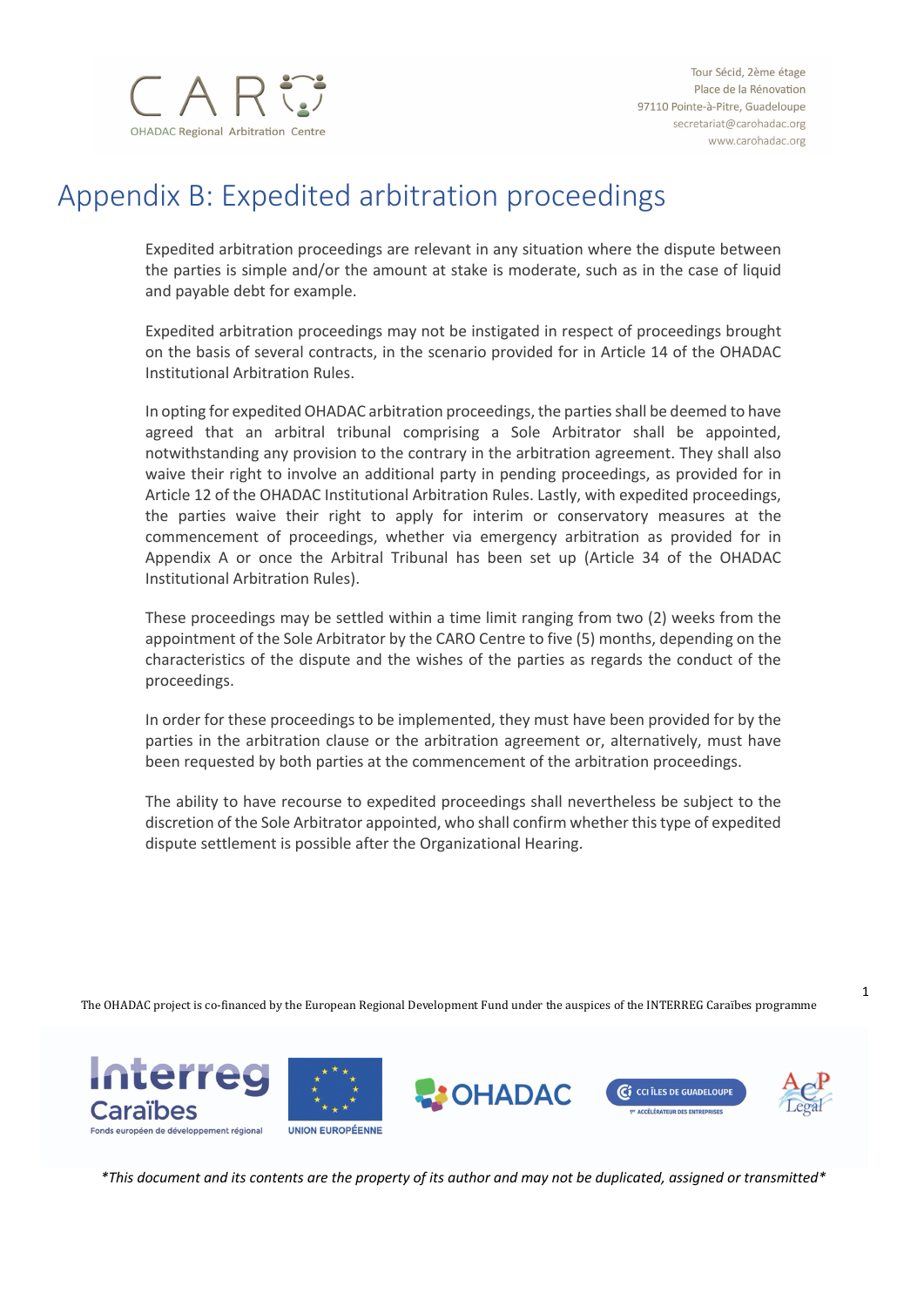

# Article 1: Hypotheses relating to expedited arbitration proceedings

1.1. The special provisions provided for in this appendix shall apply where:

i) the parties have provided for recourse to expedited OHADAC arbitration proceedings in the arbitration agreement;

ii) the Claimant, when filing a Notice of Arbitration, requests the application of the provisions of this appendix and the Respondent accepts this request, subject to the discretion of the Secretary-General in accordance with the provisions of Article 2 of this appendix.

1.2. Recourse to expedited OHADAC arbitration proceedings may be provided for in an arbitration clause, in an agreement to arbitrate or in a subsequent written exchange between the parties no later than at the commencement of the arbitration proceedings as described in Article 2 of the provisions of this appendix.

1.3. Once a Notice of Arbitration has been referred to the Secretariat of the CARO Centre, the Sole Arbitrator appointed shall be asked to confirm that the proceedings can be dealt with within a shorter time limit than provided for in the OHADAC Institutional Arbitration Rules, in accordance with the provisions of this appendix.

1.4. Recourse to expedited OHADAC arbitration proceedings is not possible in the case of arbitration instituted on the basis of multiple contracts, as provided for in Article 13 of the OHADAC Institutional Arbitration Rules. Furthermore, should the parties wish to have recourse to expedited arbitration proceedings as provided for in this appendix, they shall waive their right to involve an additional party on the basis of Article 12 of the OHADAC Institutional Arbitration Rules. The parties shall also waive their right to request interim measures in expedited arbitration proceedings.

### Article 2: Commencement of expedited arbitration proceedings

2.1. The Claimant in expedited proceedings shall forward a Notice of Arbitration to the CARO Centre in accordance with the terms laid down in Articles 5 and 6 of the OHADAC Institutional Arbitration Rules. This notice shall be accompanied by payment of the

The OHADAC project is co-financed by the European Regional Development Fund under the auspices of the INTERREG Caraïbes programme

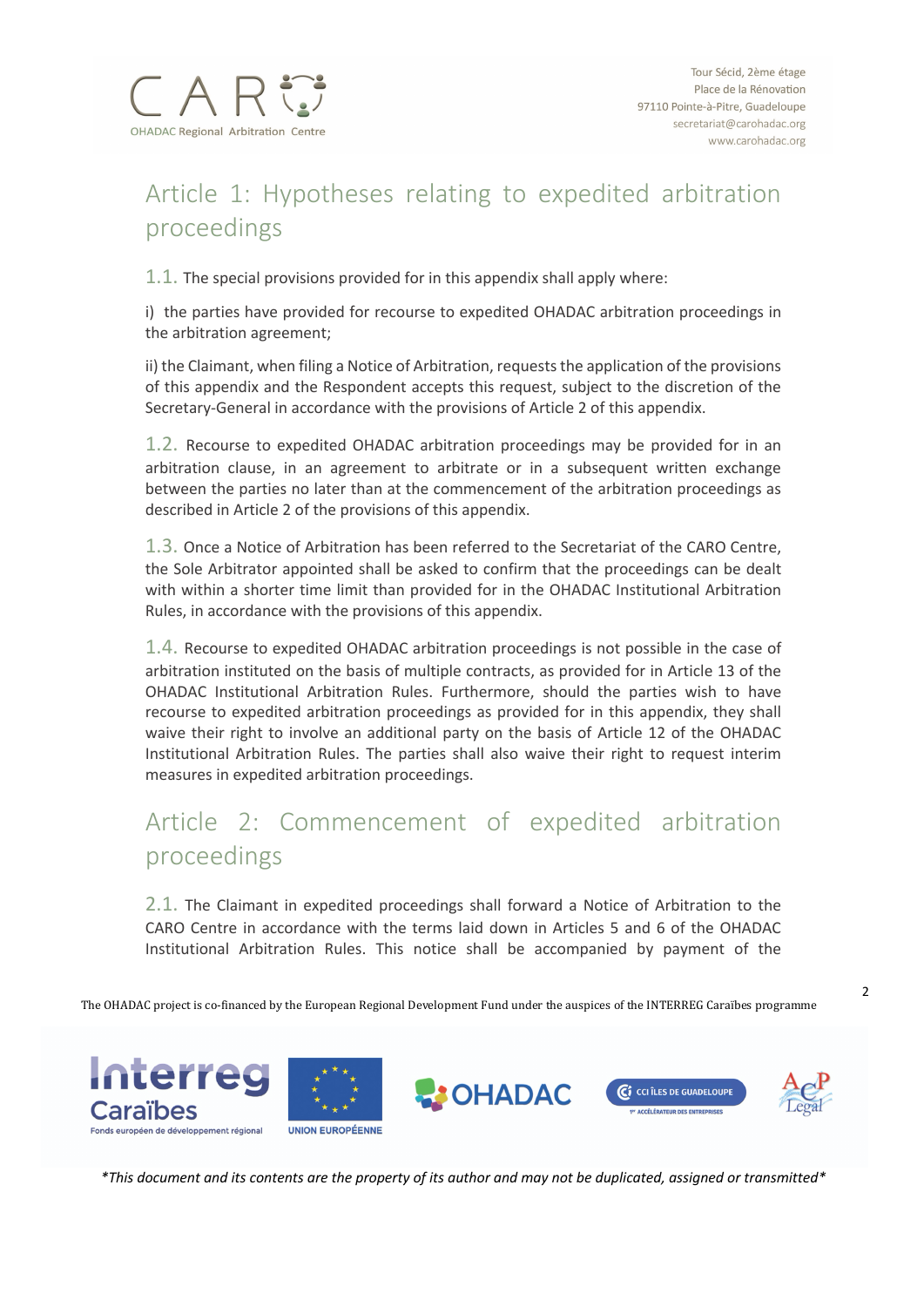

registration fees for expedited proceedings laid down in Appendix C by way of an advance to be offset against the administration costs.

2.2. The Notice of Arbitration must contain the following information:

a) The name, address, email address and telephone number of the Claimant, along with the name of any representative, if any, and his or her address, email address and telephone number;

b) The name, address and, if known, email address and telephone number of the Respondent. If the Respondent has a representative in the arbitration proceedings, that representative's name, address, email address and telephone number;

c) A brief summary of the facts and circumstances and a brief description of the issues in dispute, an indication of the relief sought by the Claimant and an assessment of the amount claimed or the value of the subject matter in dispute;

d) A copy of the contract relating to the dispute and, unless already included in the contract, a copy of the arbitration agreement(s) binding the parties and establishing the jurisdiction of the CARO Centre;

e) Any agreement between the parties or, failing that, any proposal by the Claimant as to the seat of the arbitration; the language to be used in the arbitration proceedings; the identity of the arbitrator or arbitrators; the qualifications required of the arbitrator or arbitrators; the law applicable to the dispute and to the arbitration proceedings; and,

f) The signature of the Respondent or its representative.

2.3. The Claimant shall also state in the Notice of Arbitration whether it intends to make the proceedings subject to the provisions of this appendix on expedited proceedings.

2.4. Once the Notice of Arbitration has been filed, the Secretariat shall proceed with notification of the Notice of Arbitration as provided for in Article 7 of the OHADAC Institutional Arbitration Rules and shall ask for the Response to be forwarded within thirty (30) days of receipt of the Notice of Arbitration. Where there is no written agreement providing for recourse to expedited proceedings and if the Secretary-General considers that the dispute comes under the provisions of this appendix, s/he shall ask the Respondent for its written agreement within seven (7) days of receipt of the Notice of Arbitration. Failing

The OHADAC project is co-financed by the European Regional Development Fund under the auspices of the INTERREG Caraïbes programme

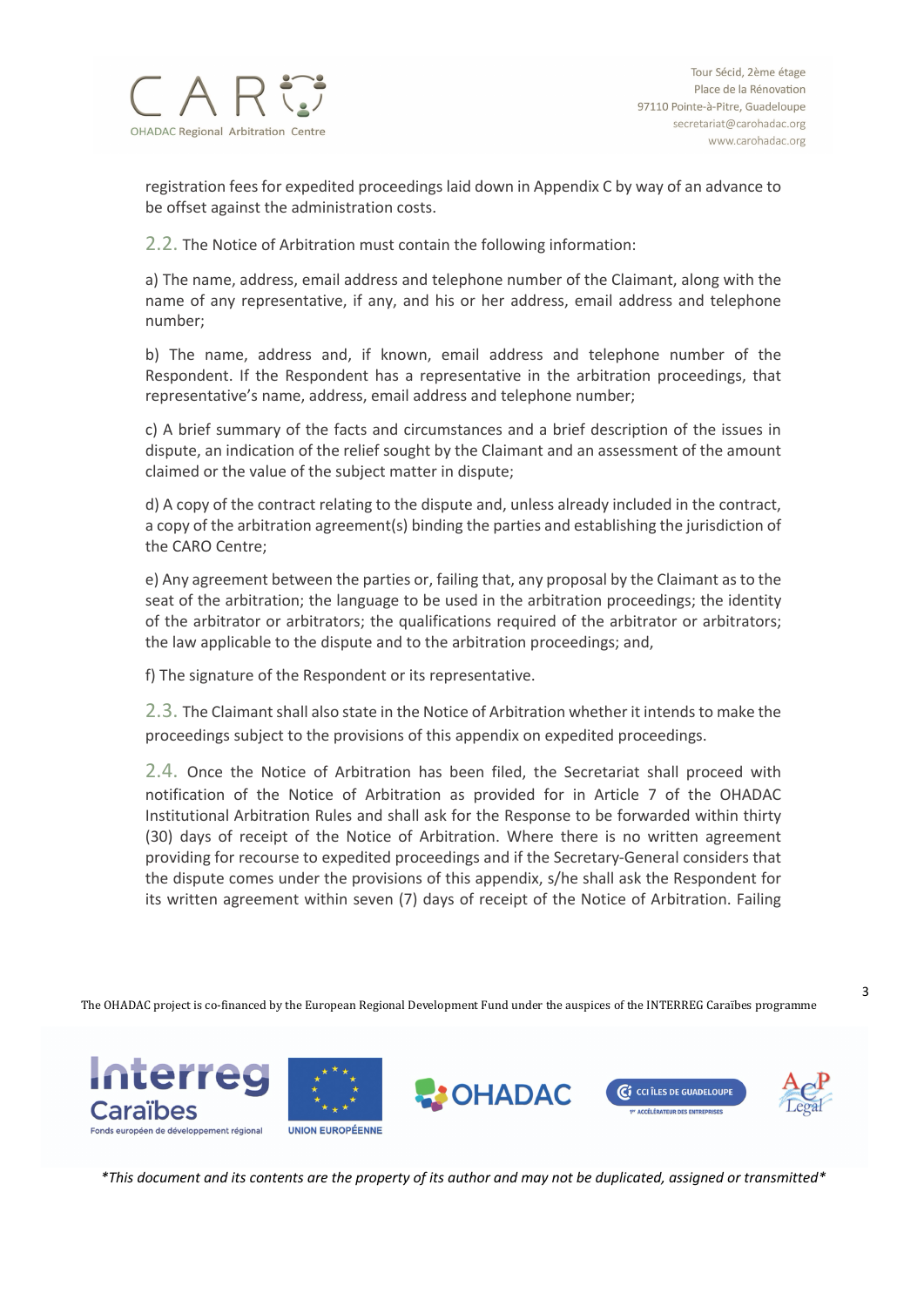

4

agreement, the dispute shall by default come under the provisions of the OHADAC Institutional Arbitration Rules, excluding the provisions of this appendix.

2.5. The Response must contain the following information:

a) Confirmation or otherwise of the Respondent's name and address;

b) If it has a representative in the arbitration proceedings, the name, address, email address and telephone number of that representative;

c) A summary of the facts and its position on the claims made against it in the Notice of Arbitration, together with the grounds on which it intends to rely in its defence, accompanied by any documents it considers appropriate in this regard;

d) Any counterclaim or set-off claim, accompanied by a brief summary of the facts and circumstances and a brief description of the issues in dispute, an indication of the relief sought by the Respondent and an assessment of the amount claimed or the value of the subject matter in dispute;

e) Its response to the Claimant's submissions in the Notice of Arbitration pursuant to Article 2(2)(e) of this appendix and, where appropriate, its own submissions;

f) If applicable, any objection to the jurisdiction of the CARO Centre, to the application of the Rules or to the Arbitral Tribunal to be constituted under these Rules; and,

g) The signature of the Respondent or its representative.

#### Article 3: Setting up the Arbitral Tribunal

Once the Secretariat has received the Response and subject to the implementation of Article 10 of the OHADAC Institutional Arbitration Rules, the Secretariat shall directly appoint a Sole Arbitrator within three (3) days of receiving the Response, unless the parties have previously agreed on an arbitrator. If the arbitration agreement provides for a three-member Arbitral tribunal, the parties shall be deemed to have waived this provision in favour of appointing a Sole Arbitrator as provided for in this article.

#### Article 4: Organizational Hearing

4.1. Once appointed, the Sole Arbitrator shall contact the parties within 48 hours of his or her appointment to suggest a date for the Organizational Hearing and inviting them to

The OHADAC project is co-financed by the European Regional Development Fund under the auspices of the INTERREG Caraïbes programme

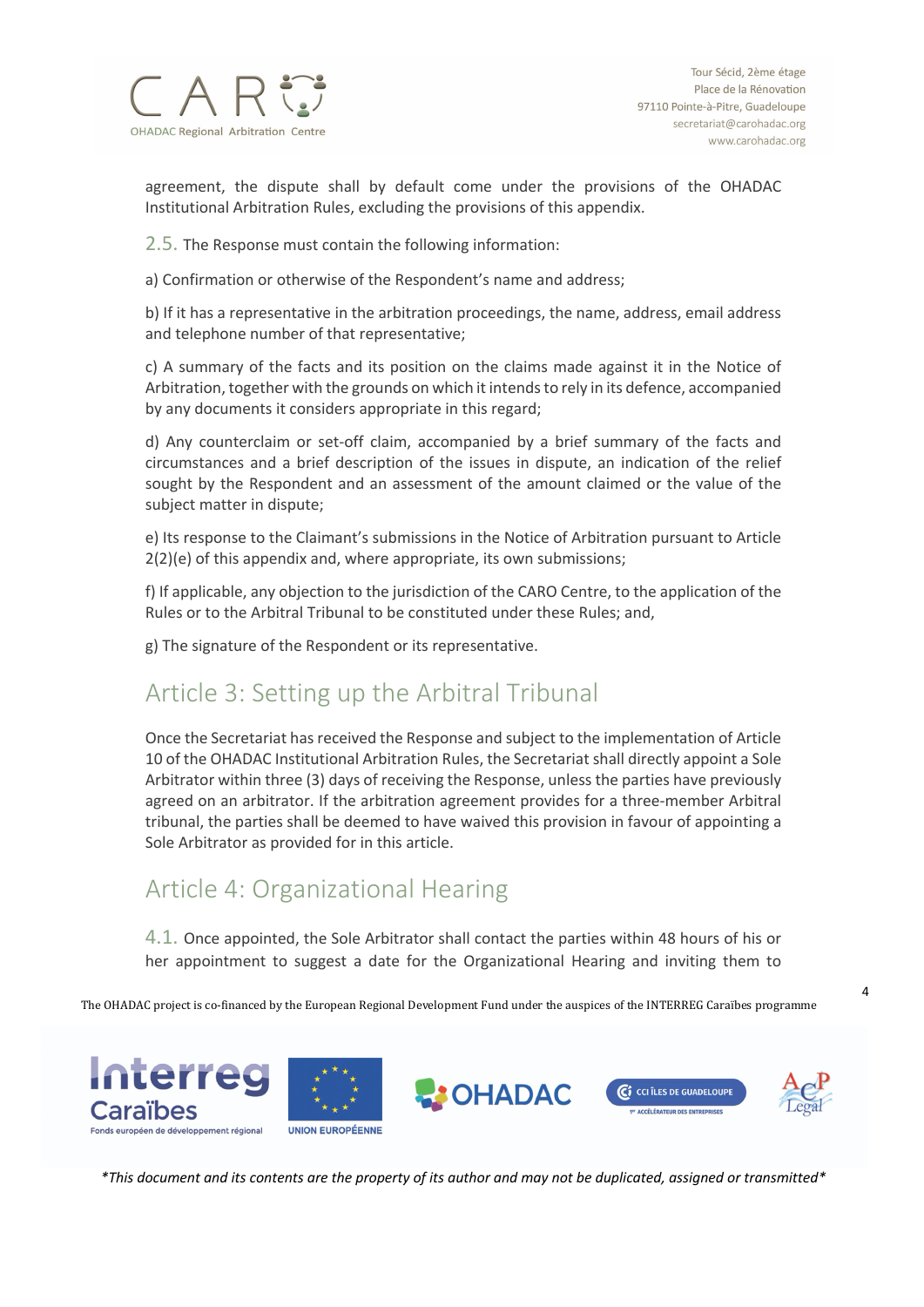

prepare their observations on the information laid down in Article 24(2) of the OHADAC Institutional Arbitration Rules, with the exception of interim or conservatory measures, which the parties waive in expedited OHADAC arbitration proceedings.

4.2. The Organizational Hearing shall take place within fifteen (15) days at the latest of the referral to the Sole Arbitrator.

4.3. During the Organizational Hearing, the Sole Arbitrator shall hear the parties on the matter mentioned in paragraph 1 above.

### Article 5: Procedural Organization Act and Order

5.1. After the hearing, the Sole Arbitrator shall tell the parties within five (5) days whether s/he confirms the expedited proceedings or, alternatively, whether the time limits defined in the OHADAC Institutional Arbitration Rules shall apply.

5.2. If the Sole Arbitrator does not confirm the holding of expedited arbitration, the provisions of the OHADAC Institutional Arbitration Rules applicable by default shall apply and the Sole Arbitrator shall issue a Procedural Organization Act within the time limits provided for in Article 26 of the OHADAC Institutional Arbitration Rules.

5.3. If the Sole Arbitrator confirms that expedited proceedings are to be held, s/he shall forward the Procedural Organization Act to the parties on the same day, specifying the procedures and time limits for conducting the proceedings, restating the agreements between the parties on the matters mentioned in Article 24(2) of the OHADAC Institutional Arbitration Rules. This Act shall be submitted to the parties and the Sole Arbitrator for signing.

5.4. This Act may potentially be supplemented, within forty-eight (48) hours after the date of signing the Procedural Organization Act or the date of refusal to sign, by a Procedural Organization Order settling any disagreement between the parties as regards certain aspects of the organization of the proceedings; or replacing the Procedural Organization Act where this was not signed by the parties. In this regard and as provided for in Articles 27 and 30 of the OHADAC Institutional Arbitration Rules, the Sole Arbitrator has the broadest powers to conduct the proceedings, within the time limits provided for in Article 6 of this appendix. In particular, the Sole Arbitrator is encouraged to have recourse to all means available to

The OHADAC project is co-financed by the European Regional Development Fund under the auspices of the INTERREG Caraïbes programme